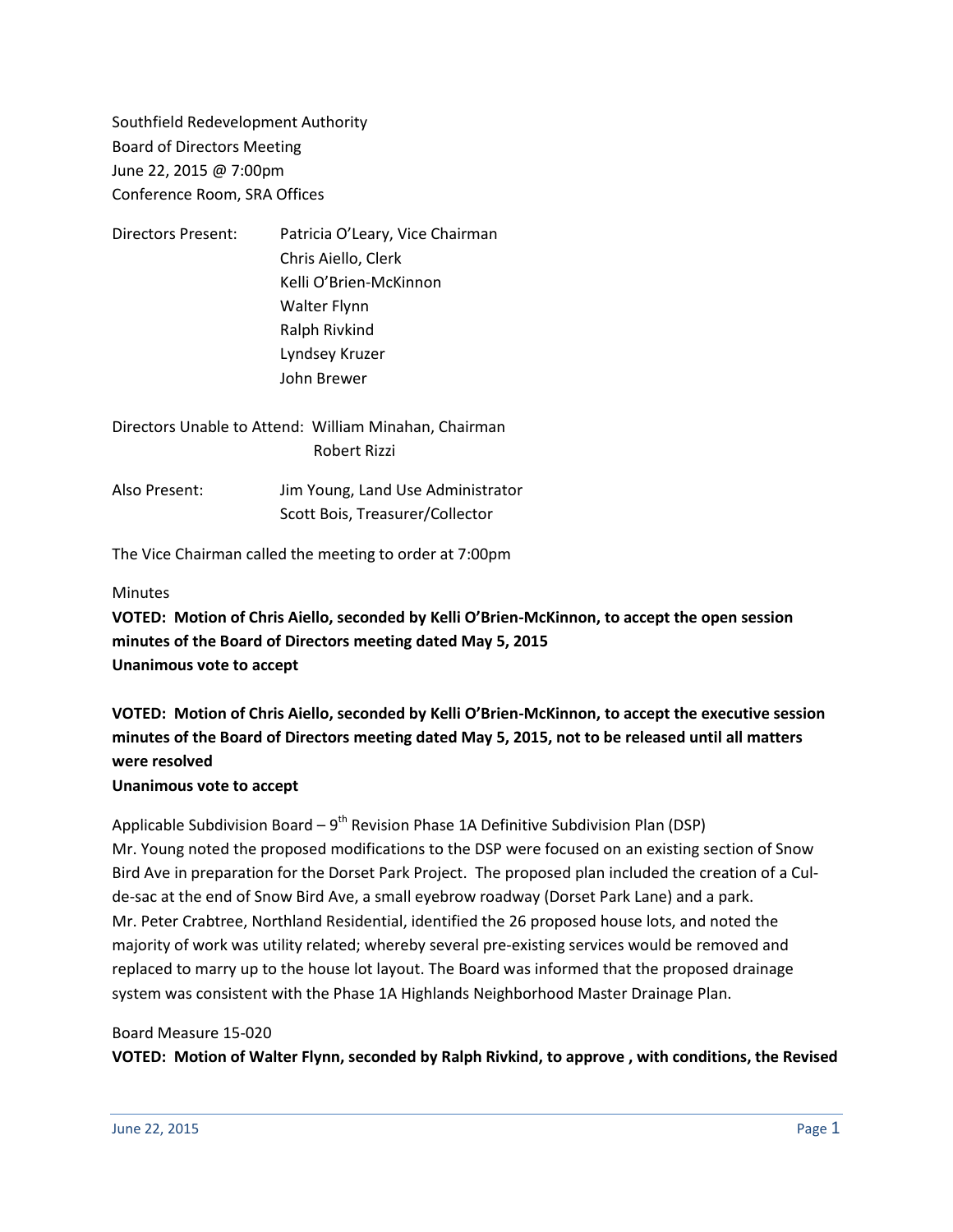# **Phase 1A Definitive Subdivision Plan dated June 22, 2015 submitted by LStar Southfield, LLC Unanimous 7-0 vote**

## Applicable Subdivision Board - ANR Plan for Winterwoods

Mr. Young noted the ANR Plan was created in preparation for a land transfer from LStar to Pulte Homes for Phase 1 of the Winterwoods project; and that the newly created lots could not be built upon until the SRA certified that the ways on which the lots front were ways shown on an approved and endorsed plan in accordance with the Subdivision Control Law. A lengthy discussion ensued on endorsing ANR plans in a timely manner to support future land sale transactions. Board measure 15-021

**VOTED: Motion of Ralph Rivkind, seconded by John Brewer, that approval under the Subdivision Control Law is not required for the subdivision of land and creation of parcel WW-1 and Lots W-5, W-6, W-7 and W-8 as shown on the ANR Plan entitled Winterwoods 1, dated June 17,2015 Unanimous vote**

#### Status Reports

Mr. Rivkind reported that the Agreement Work Group was reviewing the existing DDA.

Mr. Young updated the Board on LStar's recent leak detection survey along Shea Memorial Drive and noted that usage would be monitored for the next few months to track unaccounted water. Mr. Young noted that all irrigation systems currently under SRA control would be shut down on June 30<sup>th</sup> if there was no maintenance agreement in place.

Mr. Young also reported that work with NAVY continued on modifying documents to affect SRA's LRA designation, that Parkway maintenance obligations beyond June  $30<sup>th</sup>$  still needed to be resolved and that SRA's FY16 Budget did not include any costs for Parkway maintenance.

Mr. Flynn reported on the status of LStar Master Plan work sessions. Mr. Corkum noted that a draft plan would soon be presented to the Towns, and to the Secretary of Housing and Economic Development.

Mr. Bois updated the Board on insurance issues, year-end financials, and the pending Collins Center scope of work. He noted that the SRA did not have an electronic payment system or personal financial information on the server so cyber insurance was not necessary. A discussion occurred on the need for the Treasurer to track FY15 expenditures (as part of year-end financial process) associated with the annual new net revenue calculations for the claw-back component of the Parkway bond. Mr. Bois noted that he attended a productive transition meeting with Mayor Kay's management team.

Mr. Young noted the Winterwoods' proposed subdivision plan, site plan and Notice of Intent applications were posted to the website, and the Dorset Park site plan application would soon be filed.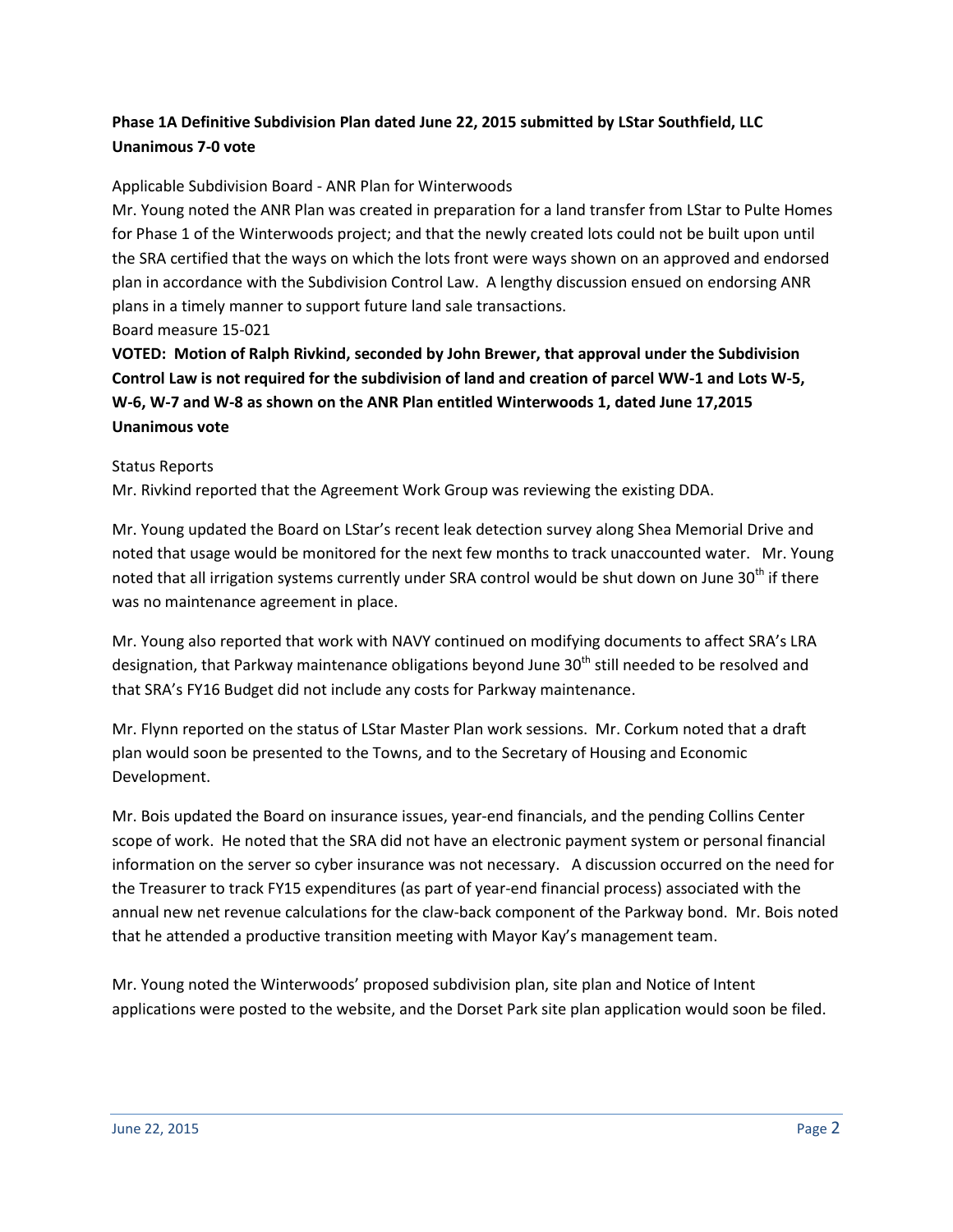#### Financial

Mr. Bois noted the Overlay Surplus Measure was tied to the Agreement with LNR/Starwood to clear their outstanding debt obligation of \$153K to the Water/Sewer Enterprise fund. Discussion ensued on retained earnings, Southfield water rates and DOR restrictions.

#### Board Measure 15-016 Overlay Surplus Appropriation

**VOTED: Motion of Chris Aiello, seconded by Walter Flynn, that the Southfield Redevelopment Authority appropriates the sum of \$153,202.86 from the Overlay Surplus for the funding of expenditures associated with outstanding water/sewer charges due to the SRA Enterprise Fund Unanimous vote**

### Board Measure 15-007 FY16 Enterprise Fund

A vote on the Enterprise Fund was held until the Overlay Surplus decision was made which set Tier 1 water rates at \$15.75 and Tier 2 at \$23.75. There were no other changes to the Enterprise Fund. **VOTED: Motion of Chris Aiello, seconded by Lyndsey Kruzer, that the Southfield Redevelopment Authority raise and appropriate the sum of \$537,250 to provide for all the expenses for the operation and maintenance of the Southfield Redevelopment Authority's Water and Sewer Enterprise fund for the fiscal year 2016 with water rates set at \$15.75 for residential and \$23.75 for commercial use Unanimous vote**

The Chairman noted an issue that was not reasonably anticipated 48 hours in advance of the meeting. LStar intended to transfer parcel WW-1 to Pulte Homes, and the SRA was required to execute four legal instruments in order for LStar to complete the transaction. Mr. Young reviewed the details of each document and recommended approval in the form of a motion.

#### Board Measure 15-022 Winterwoods Closing Documents

**VOTED: Motion of Walter Flynn, seconded by Chris Aiello, that in connection with LStar Southfield, LLC's transfer of Parcel WW-1 to Pulte Homes of New England, LLC, the Chairman of the Vice Chairman (in the event of the Chairman's absence) of the Board of Directors of the Authority (each, an "Authorized party"), each acting alone, be and hereby is authorized and directed, in the name and on behalf of the Authority, to execute and deliver the Notice of Amendment and Restatement of Disposition and Development Agreement, the DDA Estoppel Certificate, the Partial Release of Memorandum of Understanding, and the Partial Release of Revenue Sharing Notice, all as presented this evening and any and all other similar instruments necessary or desirable, which such other instrument shall be in such form and to contain such terms and provisions as the Authorized party executing the same shall deem necessary or desirable, as conclusively evidenced by his or her execution thereof**

#### **Unanimous vote**

A lengthy discussion ensued on protocols for executing time sensitive documents between Board meetings. This topic will be taken up again at a future meeting.